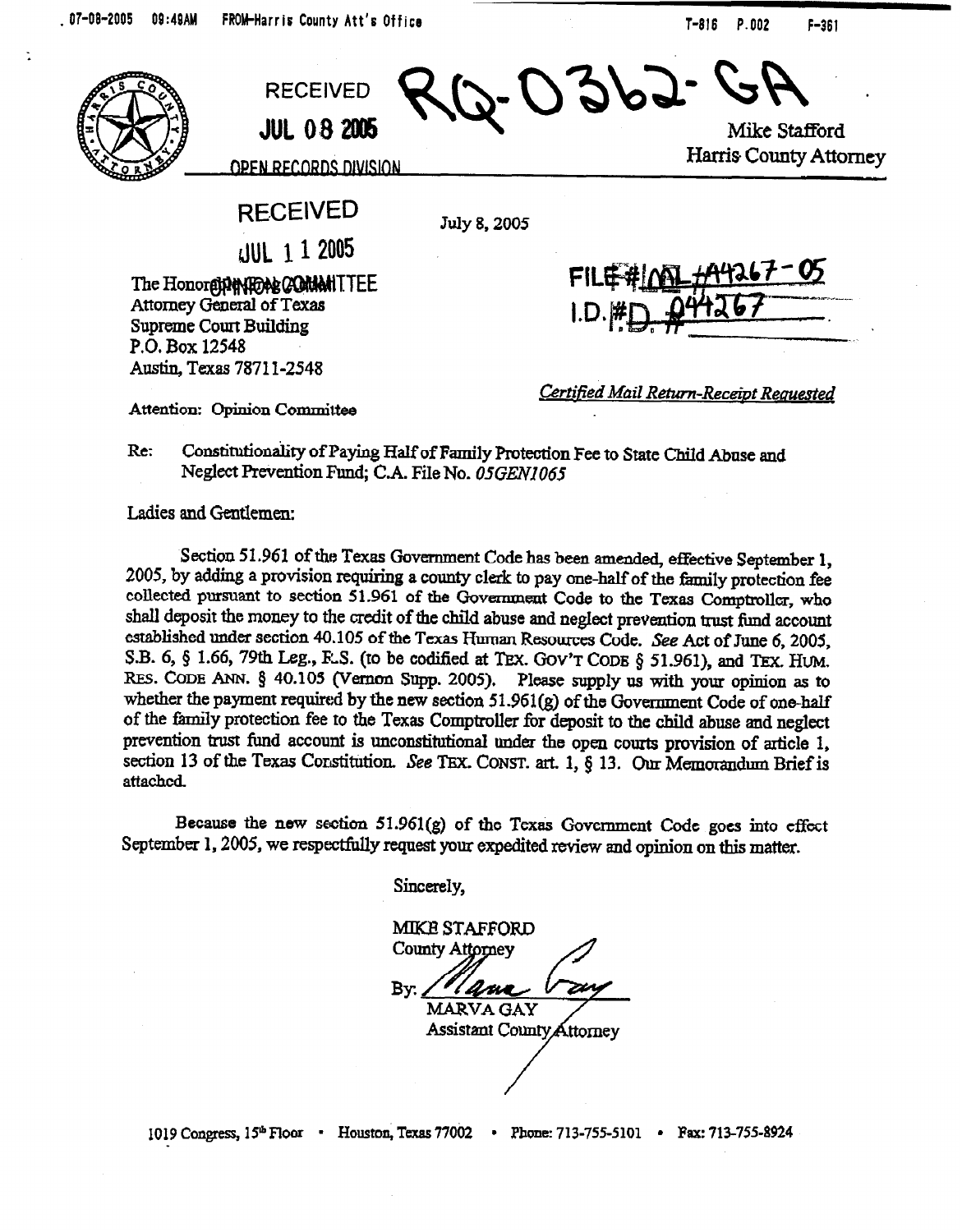## **MEMORANDUM BRIEF**

Section 51.961 of the Texas Government Code has been amended, effective September 1, 2005, by adding a provision requiring a county clerk to pay one-half of the family protection fee **collected under section 51.361** of the Government Code to the Texas Comptroller, who shalt deposit the money to the credit of the child abuse and neglect prevention trust fimd account established under section 40.105 of the Texas Human Resources Code. The amended section 51.961 of the Government Code reads as follows:

- The commissioners court of a county shall [may] adopt a family  $(a)$ protection fee in an amount not to exceed  $$30$   $$45$ .
- Except as provided by Subsection (c), the district clerk or county (b) clerk shall collect the family protection fee at the time a suit for dissolution of a marriage under Chapter 6, Family Code is filed. The fee is in addition to any other fee collected by the district clerk *or wlmty clerk*
- The clerk may not collect a fee under this section from a person  $(c)$ who is protected by an order issued under:
	- (1) Subtitle B, Title 4, Family Code; or<br>(2) Article 17.292, Code of Criminal Pr
	- Article 17.292, Code of Criminal Procedure.
- $\mathbf{d}$ The clerk shall pay one-half of the [a] fee collected under this section to the appropriate officer of the county in which the suit is filed for deposit in the county treasury to the credit of the family protection account. The account may be used by the commissioners court of the county only to fund a service provider located in that county or an adjacent county. The commissioners court may provide funding to a nonprofit organization that provides services described by Subsection (e).
- $(e)$ A service provider who receives funds under Subsection (d) may provide family violence and child abuse prevention, intervention, family strengthening, mental health, counseling, legal, and marriage preservation services to families that are at risk of experiencing or that have experienced family violence or the abuse or neglect of a child.
- In this section, "family violence" has the meaning assigned by  $(f)$ Section 71.004. Family Code.
- **The clexk shaII Day one-half** of the fee collected under this section  $\left( g\right)$ to the comptroller, who shall deposit the money to the credit of the child abuse and neglect prevention trust fund account established under Section 40.105, Human Resources Code.

Act of June 6, 2005, S.B. 6,  $\S$  1.66, 79th Leg., R.S. (to be codified at TEX. GOV'T CODE §51.961). Words added are underlined. Words removed are shown by strikeouts. Pursuant to the new section 51.961(g) of the Government Code, beginning September 1, 2005, the Harris County Clerk must pay one-half of the family protection fee collected under section 51.961 of the Government Code to the Texas Comptroller, who shall deposit the money to the credit of the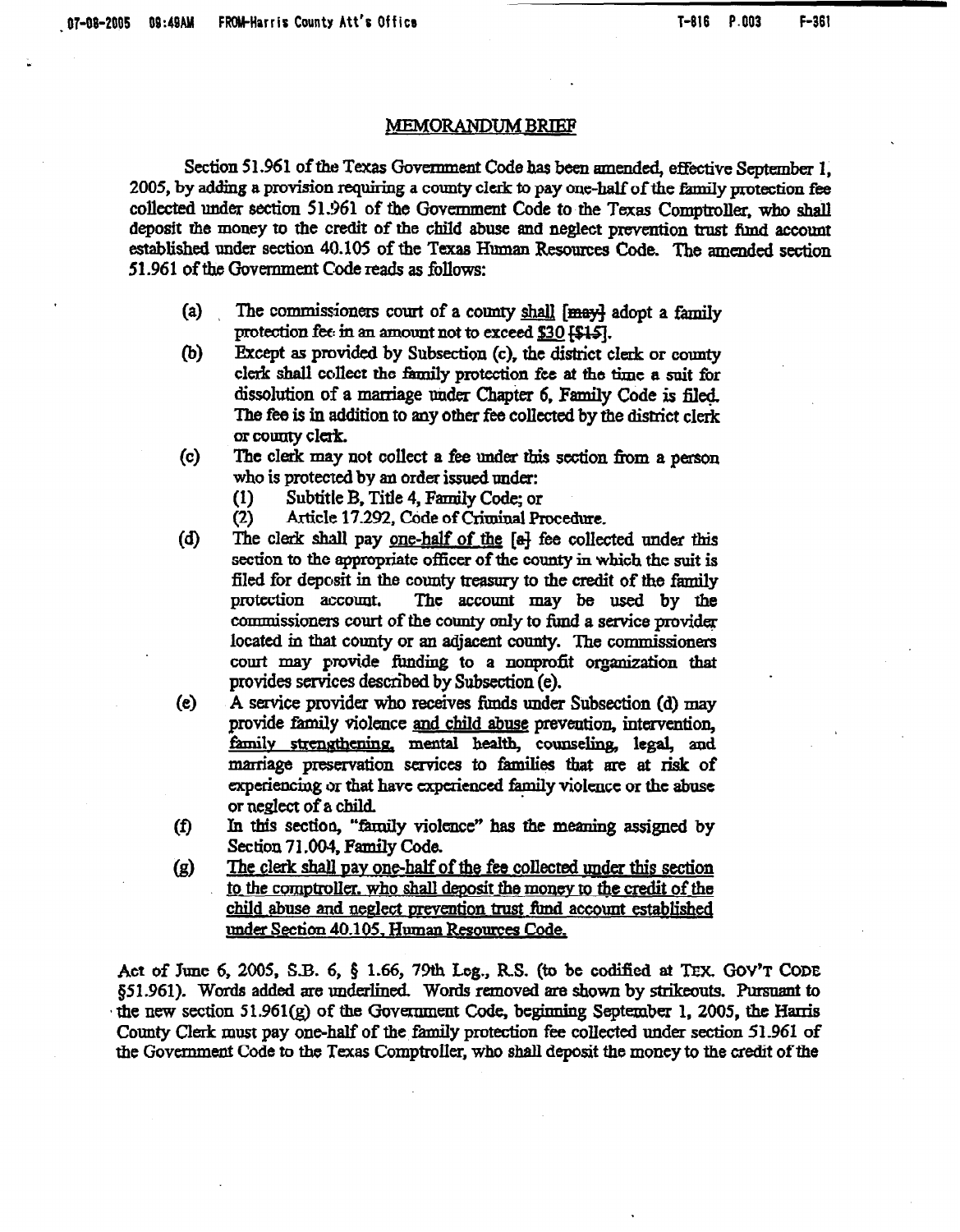child abuse and neglect provention trust fund account established under section  $40.105$  of the Texas Human Resources Code, which reads as follows:

- (a) The child abuse and neglect prevention trust fund account is an account in the general revenue fund.
- (b) The department may transfer money contained in the trust fund to the operating fund at any time. However, during a fiscal year the department may not transfer more than the amount appropriated for the operating find for that fiscal year. Money transferred to the operating fund that was originally deposited to the credit of the trust fund under Section 118.022, Local 'Government Code, may be used only for child abuse and neglect primary prevention programs.
- (c) Interest earned on the tmst fund shall be credited to the trust fund.
- (d) The trust fund is exempt from the application of Section 403.095, Government Code.

TEX. HUM. RES. CODE ANN. § 40.105 (Vernon Supp. 2005). Section 40.102(a) of the Human Resources Code sets out the programs that may be funded with the child abuse and neglect prevention fimd as follows:

The department shall operate the children's trust fund to:

- (1) set\_policy, offer resources for community primary prevention programs, and provide information and education on prevention of child abuse and neglect:
- (2) develop a state plan for expending funds for child abuse and neglect primary prevention programs that includes an annual schedule of transfers of trust fund money to the operating fund.
- (3) develop eligibility criteria for applicants requesting funding for child abuse and neglect primary prevention programs;<br>and
- (4) establish fimding priorities for chiId abuse and *neglect*  primary prevention programs.

TEX. HUM. RES. CODE ANN. § 40.102(a) (Vernon Supp. 2005) [emphasis added]. Pursuant to section 40.102(a)(1), the Texas Department of Protective and Regulatory Services shall operate the child abuse and neglect prevention find to set policy, offer resources for community primary prevention programs, and provide information and education on prevention of child abuse and neglect. Nothing in section 40.102(a) restricts funding from the child abuse and neglect prevention fund to services and activities that are court related. Note that section 40.105(b) states that money transferred to the child abuse and neglect prevention fimds from marriage license' and declaration fees pursuant to section 118.022 of the Local Government Code may be used only for child abuse and neglect primary prevention programs, which are defined in section

2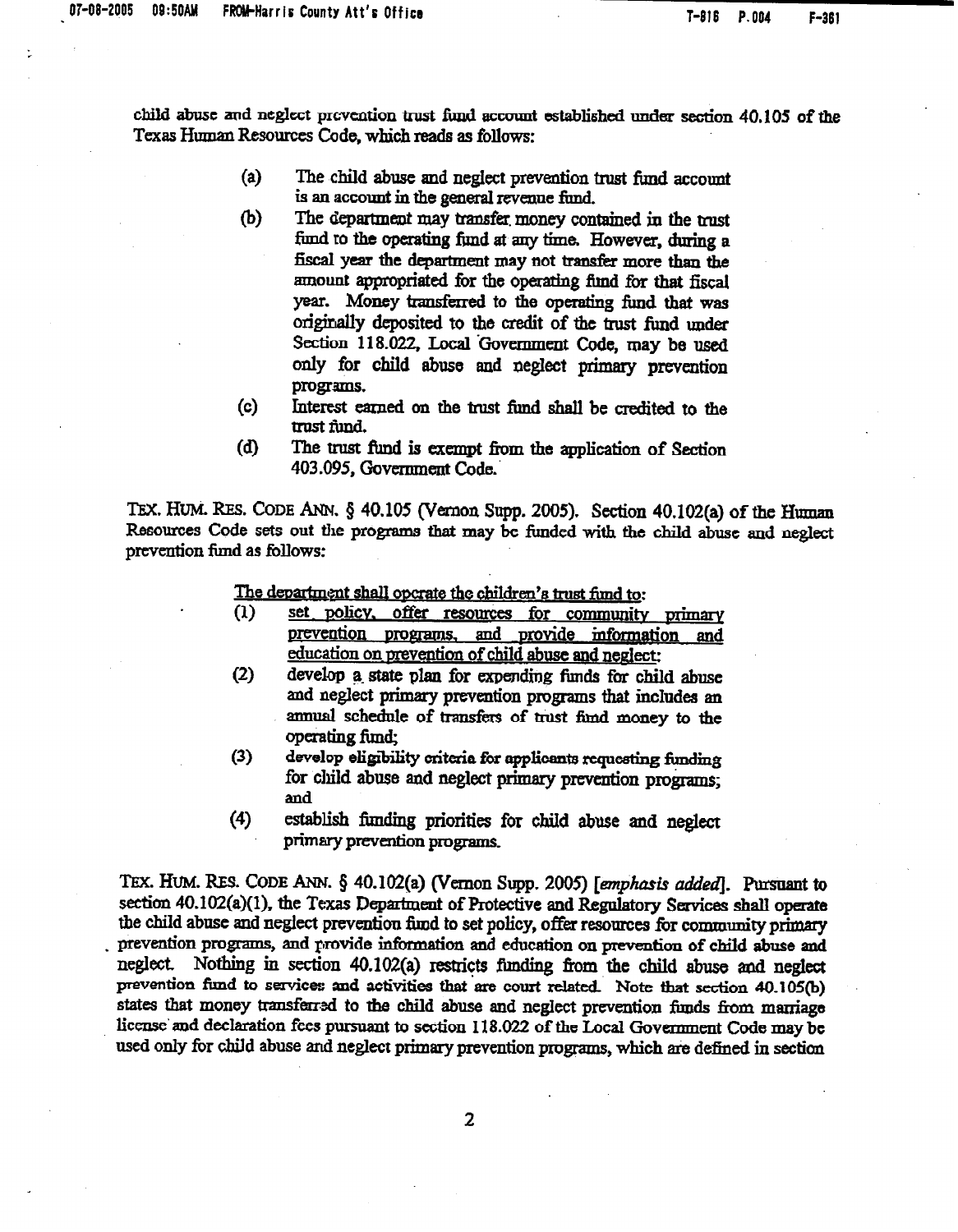40.101(2) of the Fluman Resources Code as services and activities available to the community at large or to families to prevent child abuse and neglect before it occurs. However, nothing in section 40.105 of the Human Resources Code restricts the use of funds collected pursuant to section 51.961 of the Government Code to services and activities that are court related. See TEX. HUM. RES. CODE ANN. §§ 40.101, 40.102, and 40.105 (Vernon Supp. 2005). See also TEX. Loc. GOV'T CODE ANN.  $\S$  118.022 (Vernon 1999). Therefore, it appears that funds deposited to the child abuse and prevention trust fund may be used for a wide range of services and activities for child abuse and neglect primary prevention program, and the use of such funds is not further limited to activities and services that are court related.

Article 1, Section 13 of the Texas Constitution contains an open courts provision and reads as folIows:

> Excessive bail shall not be required, nor excessive fines imposed, nor cruel or unusual punishment inflicted. All courts shall be open and every person for an injury done him, in his lands, goods, person or reputation, shall have remedy by due course of law.

TEX. CONST. art. I, 8 13. *[Emphasis aided.] In 2004, we asked* for your opinion regarding whether the then enacted provisions of section 51.961 of the Government Code violated the open court provision of the Texas Constitution. Your August 10, 2004, opinion concluded as follows:

> A 1986 decision of the Texas Supreme Court, LeCroy v. Hanlon, construes the open courts provision to prohibit the use of filing fee revenues that are used for non-court-related programs. . . . .

> > \*\*\*\*\*

Given LeCroy and the Illinois and Louisiana cases specifically addressing the use of filing fee revenues for family-violence purposes, we conclude that Government Code section 51.961 is constitutional, but that family protection fee revenues may be used for court-related purposes only. . . . .

We cannot say as a matter of law that all possible uses may be court related, however. Whether any particular use of family protection fee revenues is court related is a question requiring the resolution of fact questions, and is, therefore, ultimately beyond this office's authority. See Tex. Att'y Gen. Op. No. GA-0156 *(2004)* at 10 (stating that Fact questions cannot be answered in the opinion process). A county commissioners court, which has sole authority to distribute the fee revenues, must determine whether a particular proposed use is court related. See Tex. Gov't Code Ann. 6 5 1.961 (d) (Vczuon Supp. 2004).

To avoid contravening the open courts provision, article 1, section 13 of the Texas Constitution, revenues from the family protection fee. which a county may adopt under section 51.961 of the